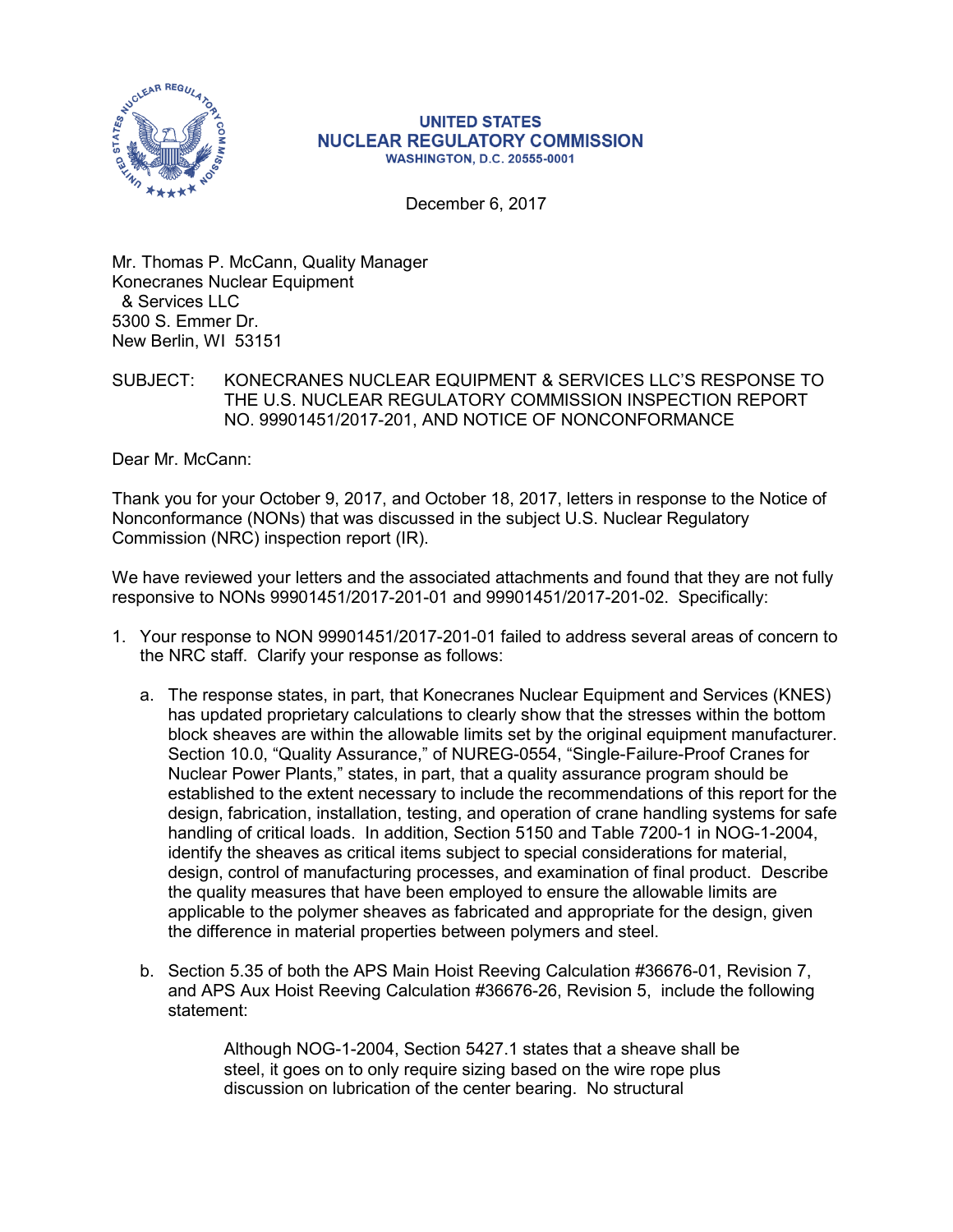requirements are required of the sheave and Section 7000 has no requirements for a sheave other than certificate of Conformance from the manufacturer.

However, Section 4.3 of NUREG-0554 states that the individual component parts of the [dual] vertical hoisting system should each be designed to support a static load of 200 percent of the maximum critical load. Also, as stated previously, NOG-1-2004, Sections 5150 and Table 7200-1, identify the reeving system sheaves as critical items on a Type I crane that are subject to special considerations for material, design, control of manufacturing processes, and examination of final product. Reconcile the statement drawn from Section 5.35 of the reeving system calculations with the requirements specified in the purchase order with respect to conformance with NUREG-0554 and ASME NOG-1-2004.

- c. Noting that the use of sheave materials other than steel was not considered in NUREG-0554, the use of steel sheaves is required for Type I cranes by Section 5427.1 of ASME NOG-1-2004, and Section 5150 of ASME NOG-1-2004 states that sheaves are subject to special considerations in the selection of materials, provide justification that the polymer material is not subject to failure modes different from steel. At a minimum, address the potential for polymer creep over time and the potential for sudden, catastrophic failure under high load compared with the energy dissipating yielding of steel sheaves.
- 2. Your response to NON 99901451/2017-201-02 failed to address several areas of concern to the NRC staff. The response states, in part, that "Based on the reason for the nonconformance, as the action to prevent recurrence we are now implementing a process change going forward with a plan to test weld filler metal that will be used on safety related components. Testing will be done [to] verify the critical characteristics established by KNES engineering and quality to meet design requirements based on the applicable sections of AWS code by a KNES 3rd party lab accredited to ISO/IEC 17025 and/or 10CFR50 App. B KNES audited laboratory." Clarify your response as follows:
	- a. Confirm whether Konecranes plans on buying the weld filler metal as safety-related or as commercial grade and then perform commercial-grade dedication of the weld filler metal for its use on safety-related components.

In accordance with Title 10 of the *Code of Federal Regulations* (10 CFR) 2.390 "Public Inspections, Exemptions, Requests for Withholding," of the NRC's "Rules of Practice, "a copy of this letter, its enclosure(s), and your response will be made available electronically for public inspection in the NRC Public Document Room or from the NRC's Agencywide Documents Access and Management System, accessible from the NRC Web site at http://www.nrc.gov/reading-rm/adams.html. To the extent possible, your response should not include any personal privacy, proprietary, or safeguards information so that it can be made available to the Public without redaction. If personal privacy or proprietary information is necessary to provide an acceptable response, then please provide a bracketed copy of your response that identifies the information that should be protected and a redacted copy of your response that deletes such information. If you request that such material is withheld from public disclosure, you must specifically identify the portions of your response that you seek to have withheld and provide in detail the bases for your claim (e.g., explain why the disclosure of information will create an unwarranted invasion of personal privacy or provide the information required by 10 CFR 2.390(b) to support a request for withholding confidential commercial or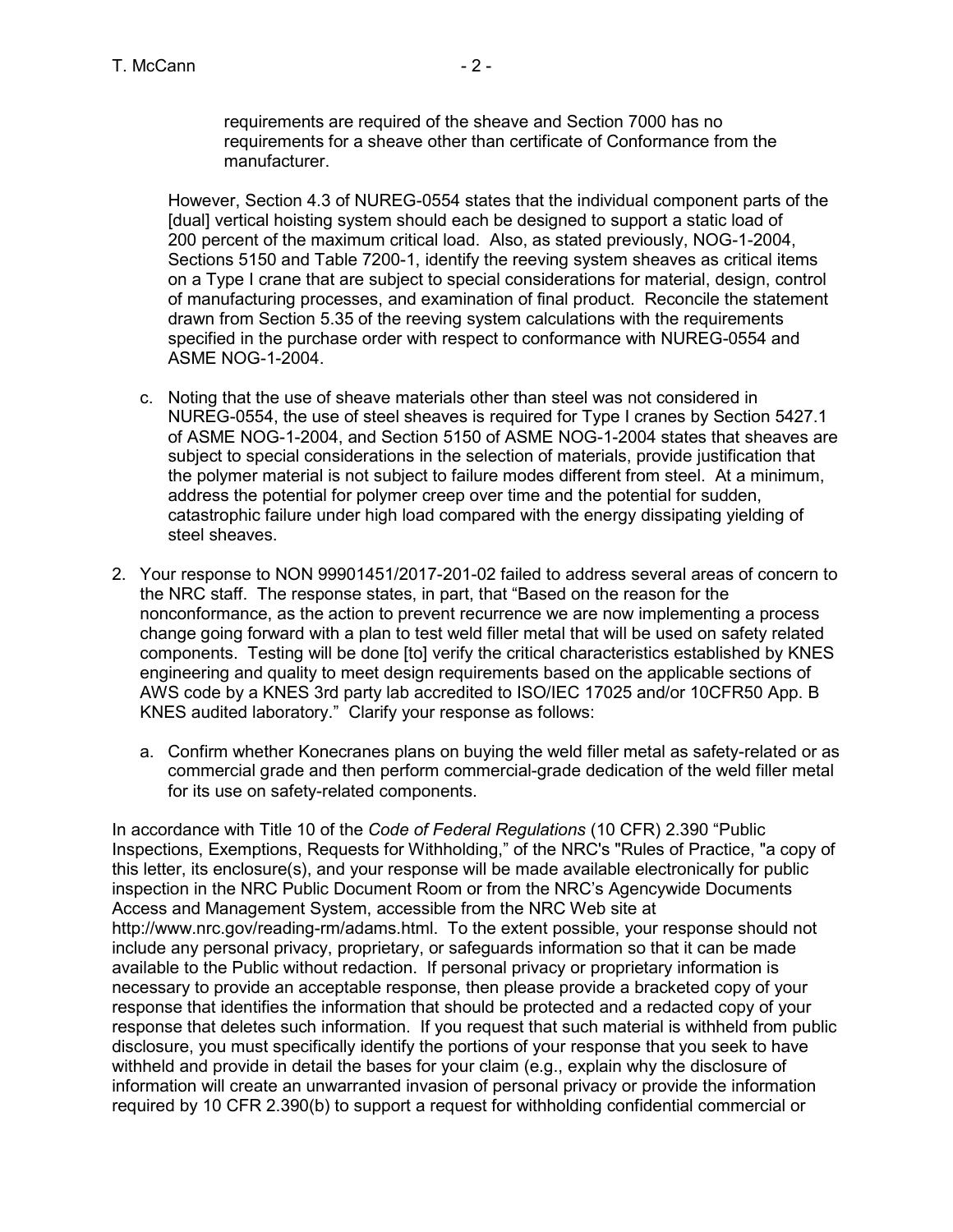financial information). If safeguards information is necessary to provide an acceptable response, please provide the level of protection described in 10 CFR 73.21 "Protection of Safeguards Information: Performance Requirements."

Please contact Mr. Yamir Diaz-Castillo at 301-415-2228, or via electronic mail at Yamir.Diaz-Castillo@nrc.gov, if you have any questions or need assistance regarding this matter.

Sincerely,

## */RA/*

John P. Burke, Chief Quality Assurance Vendor Inspection Branch-2 Division of Construction Inspection and Operational Programs Office of New Reactors

Docket No.: 99901451